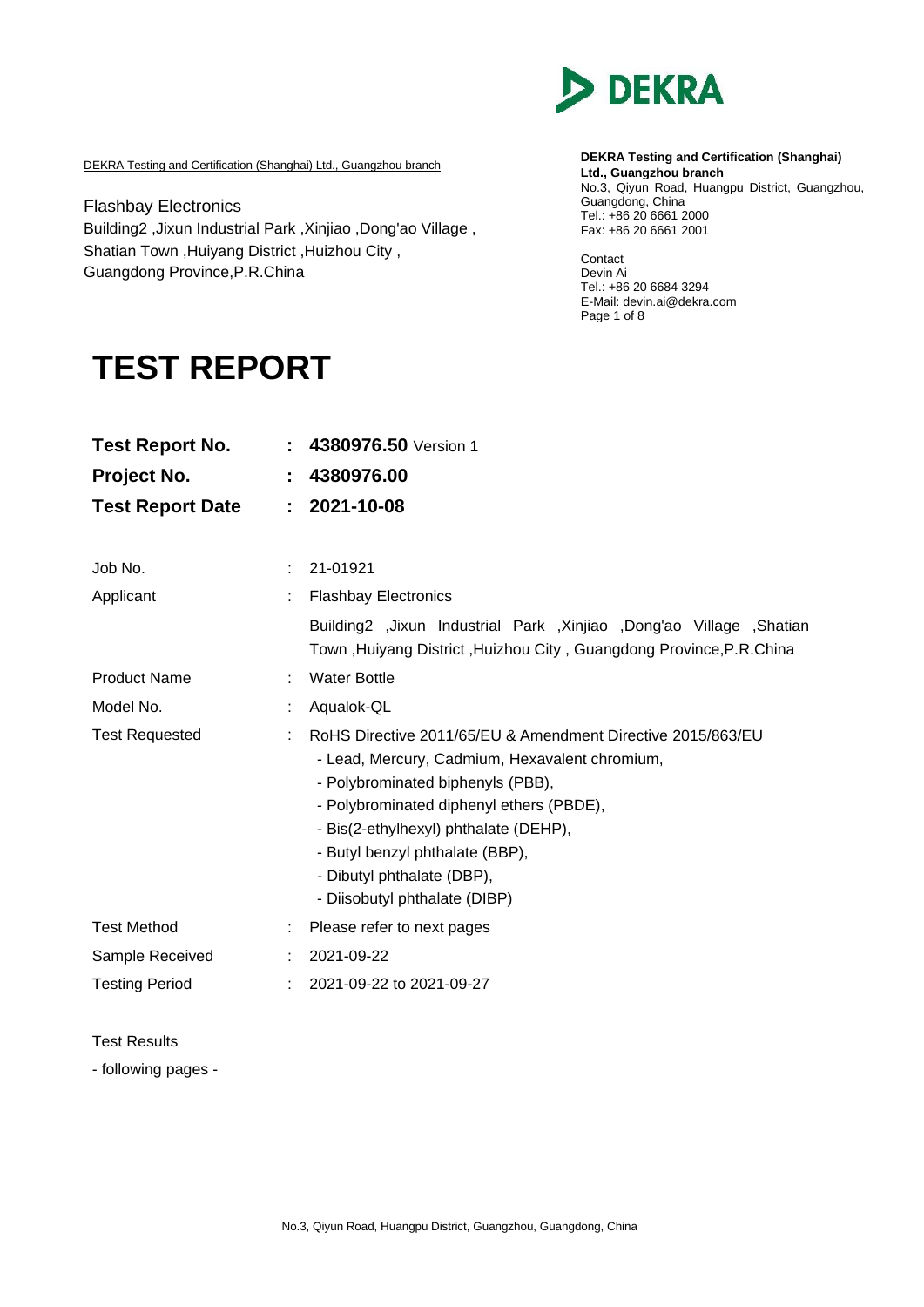## Report No.: 4380976.50 Version 1 **Page 2 of 8**



#### **Resume:**



Guangzhou, October 08, 2021 Signed for and on behalf of **DEKRA Testing and Certification (Shanghai) Ltd., Guangzhou branch** Chemical & Mechanical



Devin Ai Approved Signatory

Attention: Please note that every statement made in this report is only valid for the samples tested and reported herein. This report shall not be reproduced except in full, without the written approval of the testing laboratory. Only the report with CMA logo has the function of social proof in China market.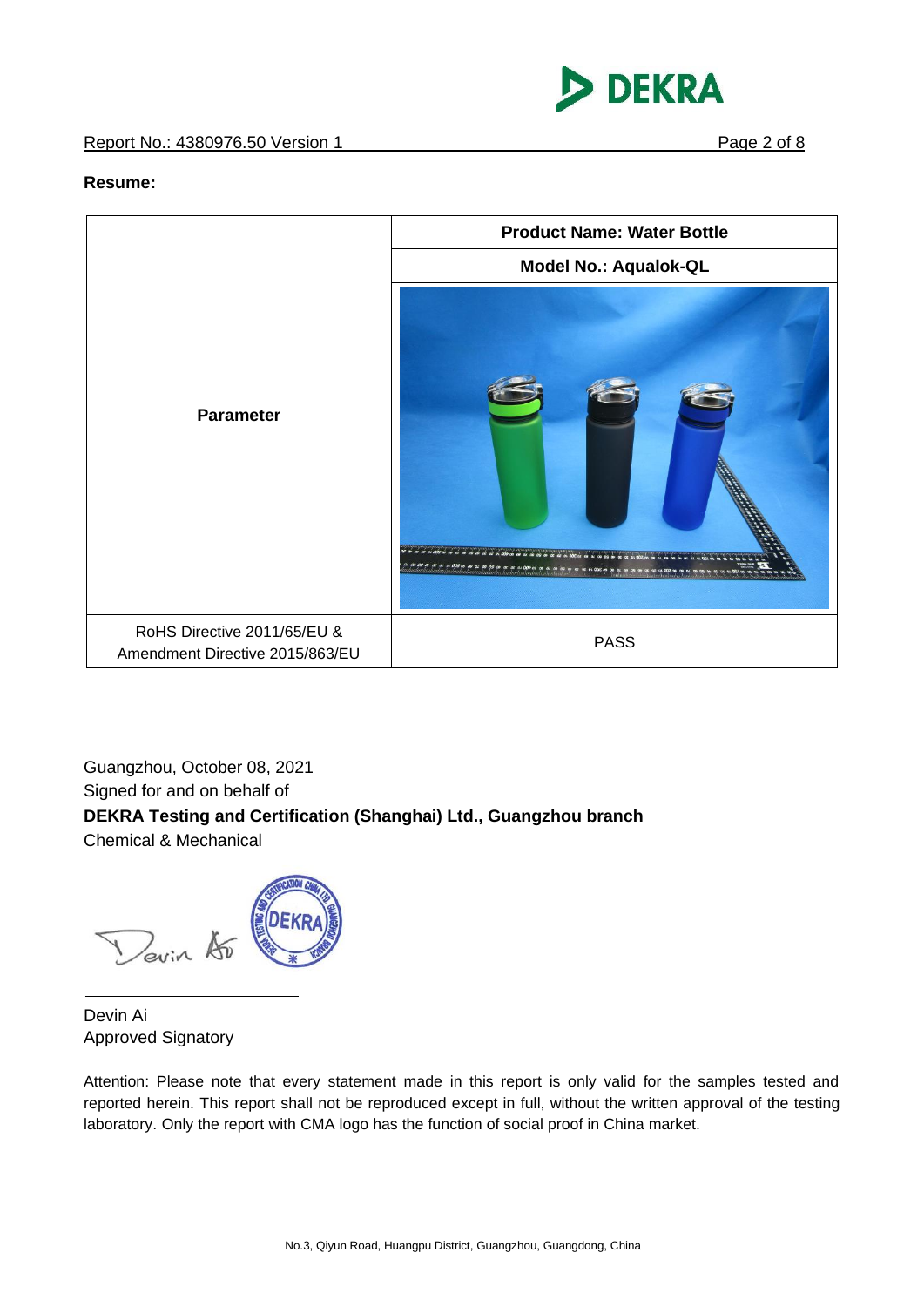

# **TEST RESULTS**

# **RoHS Directive 2011/65/EU & Amendment Directive 2015/863/EU**

#### **Test Components:**

| Test No.                | Name of material     | Photograph                      |
|-------------------------|----------------------|---------------------------------|
| $\mathbf 1$             | <b>Black plastic</b> |                                 |
| $\boldsymbol{2}$        | <b>Black fibre</b>   | $\overline{2}$<br>3<br>山間期      |
| $\sqrt{3}$              | <b>Black plastic</b> |                                 |
| $\overline{\mathbf{4}}$ | <b>Black plastic</b> | $\frac{5}{1}$<br>$\overline{4}$ |
| $\overline{5}$          | Transparent plastic  |                                 |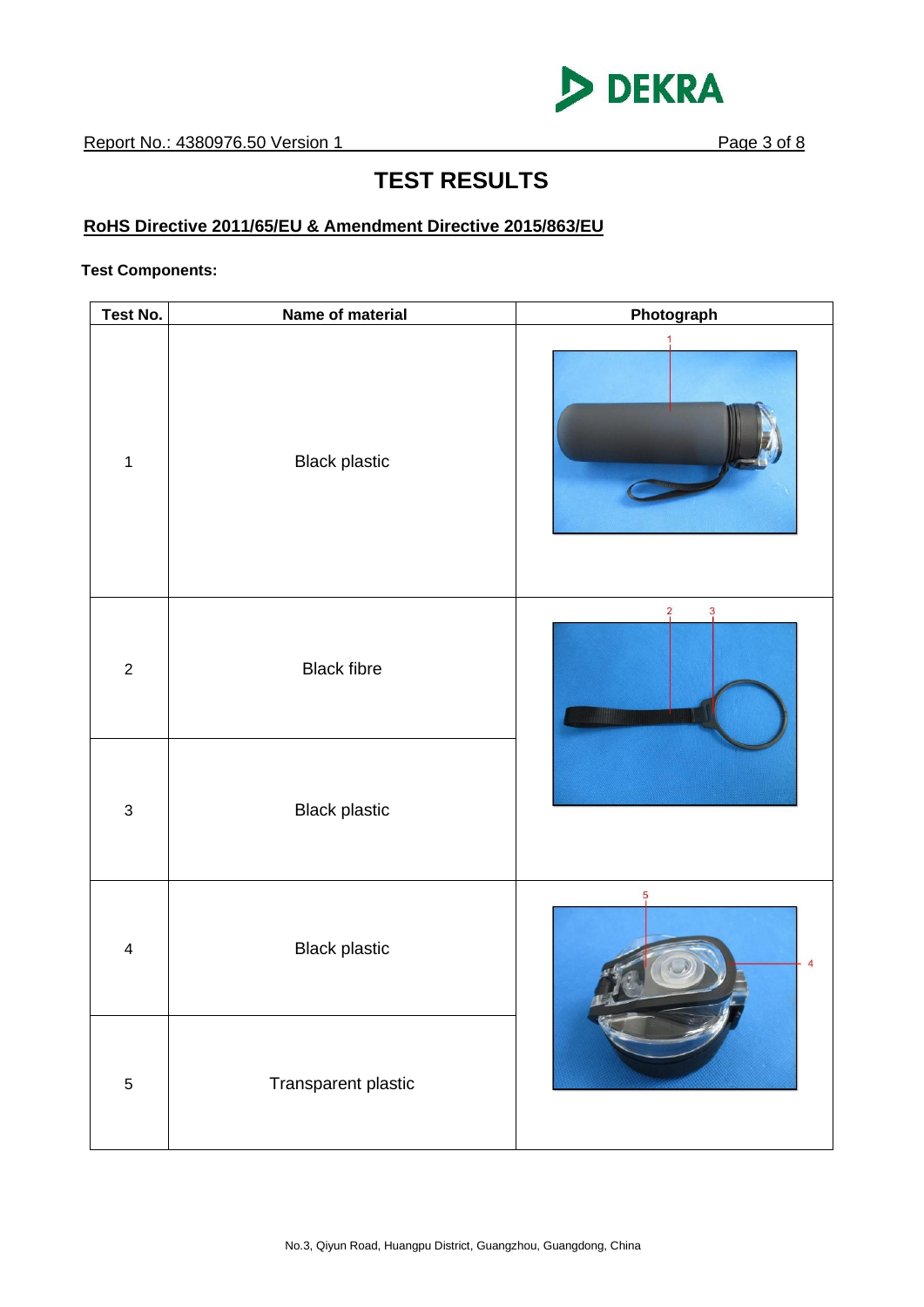

Report No.: 4380976.50 Version 1 Page 4 of 8

| Test No.         | Name of material     | Photograph                                     |
|------------------|----------------------|------------------------------------------------|
| $\,6$            | <b>Black rubber</b>  | 6                                              |
| $\boldsymbol{7}$ | Silvery metal        | 8                                              |
| $\bf8$           | Silvery metal        |                                                |
| $\boldsymbol{9}$ | Brown gum            |                                                |
| $10\,$           | <b>Black plastic</b> | 9<br>10                                        |
| $11$             | <b>Black plastic</b> | $\frac{11}{1}$<br>$\frac{12}{1}$<br>$13 \n 13$ |
| 12               | Silvery metal        | dsab                                           |
| $13\,$           | Silvery metal spring |                                                |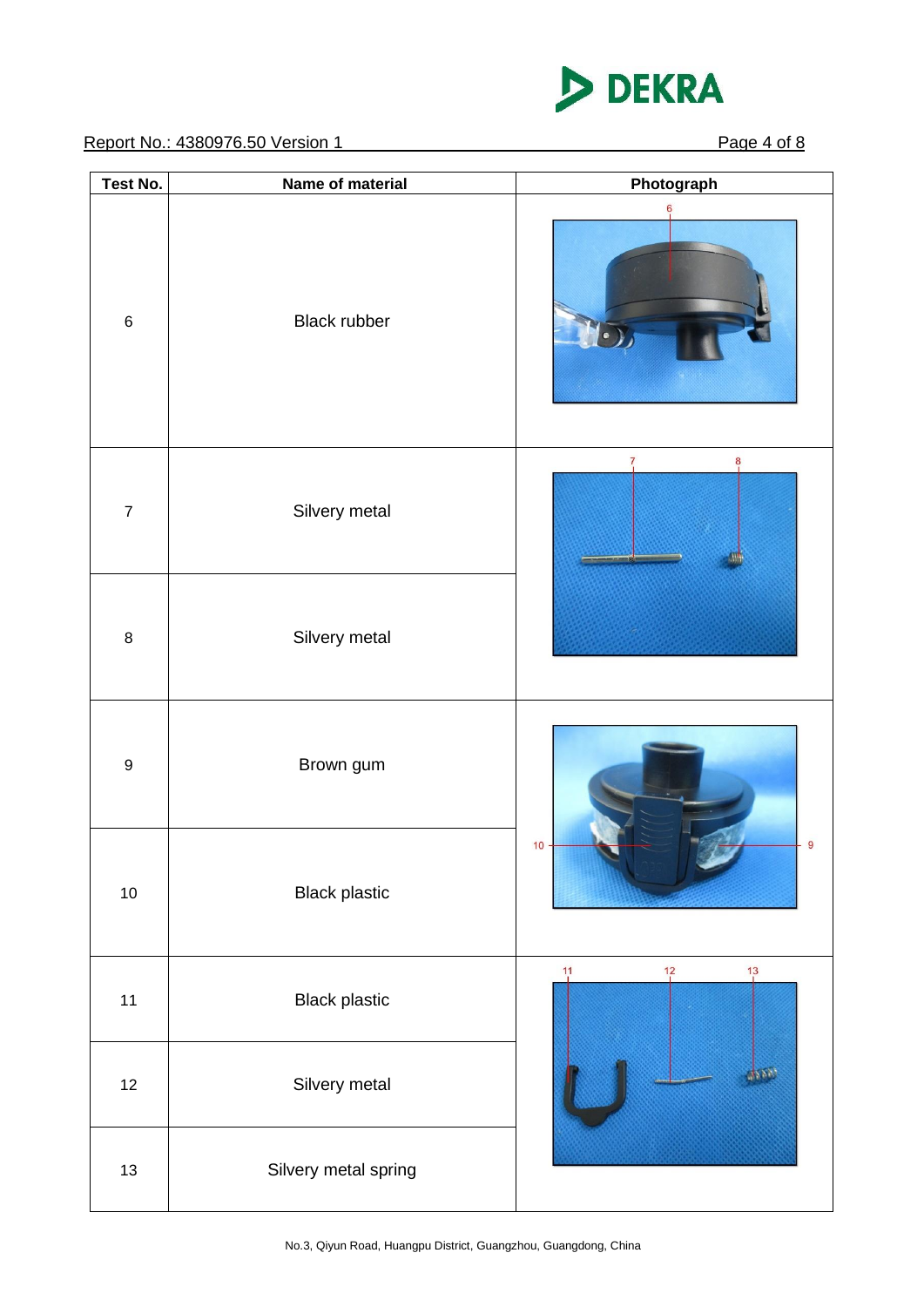

Report No.: 4380976.50 Version 1 Page 5 of 8

| Test No. | Name of material     | Photograph                                   |
|----------|----------------------|----------------------------------------------|
| 14       | <b>Black plastic</b> | 14<br>$\frac{17}{1}$<br>$\frac{15}{1}$<br>16 |
| 15       | Translucent rubber   |                                              |
| 16       | Translucent rubber   |                                              |
| $17$     | Translucent rubber   |                                              |
| 18       | Green rubber         |                                              |
| 19       | Blue rubber          | $-19$<br>$18 -$                              |
| 20       | Green plastic        | $^{20}$                                      |
| 21       | <b>Blue plastic</b>  | $^{21}$                                      |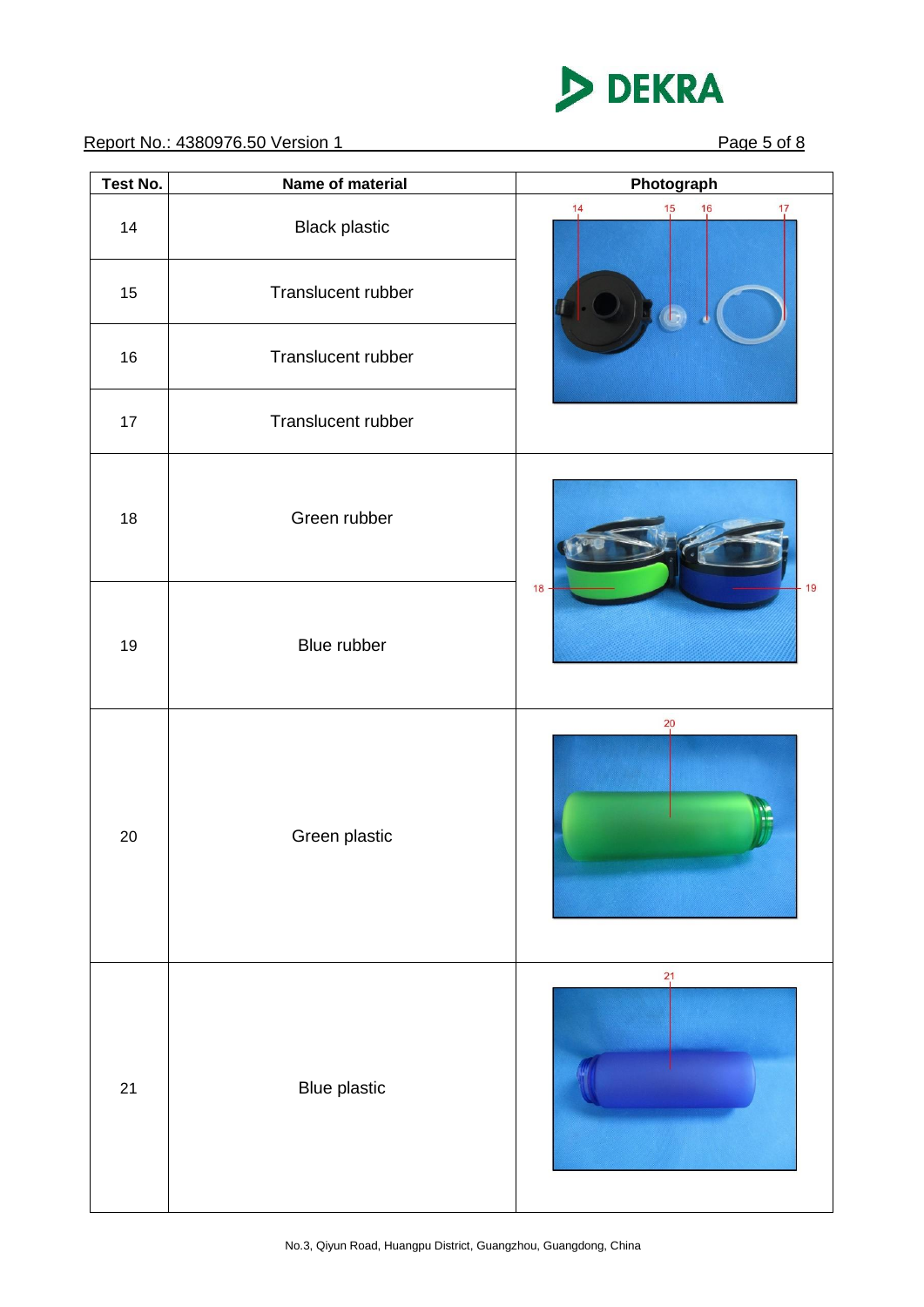

# **A. Screening Test**

| <b>Test No.</b>  | Result (mg/kg) |           |           |           |           |
|------------------|----------------|-----------|-----------|-----------|-----------|
|                  | Pb             | Cd        | Hg        | cr        | Br        |
| 1                | <b>BL</b>      | BL        | BL        | <b>BL</b> | <b>BL</b> |
| $\boldsymbol{2}$ | <b>BL</b>      | <b>BL</b> | BL        | <b>BL</b> | <b>BL</b> |
| 3                | <b>BL</b>      | <b>BL</b> | BL        | <b>BL</b> | <b>BL</b> |
| 4                | <b>BL</b>      | BL        | BL        | <b>BL</b> | <b>BL</b> |
| 5                | <b>BL</b>      | BL        | <b>BL</b> | <b>BL</b> | <b>BL</b> |
| 6                | <b>BL</b>      | BL        | BL        | <b>BL</b> | <b>BL</b> |
| $\overline{7}$   | <b>BL</b>      | BL        | BL        | IC        | N.A.      |
| 8                | <b>BL</b>      | BL        | <b>BL</b> | IC        | N.A.      |
| 9                | <b>BL</b>      | BL        | BL        | <b>BL</b> | <b>BL</b> |
| 10               | <b>BL</b>      | <b>BL</b> | BL        | <b>BL</b> | <b>BL</b> |
| 11               | <b>BL</b>      | <b>BL</b> | <b>BL</b> | <b>BL</b> | <b>BL</b> |
| 12               | <b>BL</b>      | BL        | BL        | IC        | N.A.      |
| 13               | <b>BL</b>      | <b>BL</b> | <b>BL</b> | IC        | N.A.      |
| 14               | <b>BL</b>      | <b>BL</b> | <b>BL</b> | <b>BL</b> | <b>BL</b> |
| 15               | <b>BL</b>      | BL        | BL        | <b>BL</b> | <b>BL</b> |
| 16               | <b>BL</b>      | BL        | BL        | <b>BL</b> | <b>BL</b> |
| 17               | <b>BL</b>      | BL        | BL        | <b>BL</b> | <b>BL</b> |
| 18               | <b>BL</b>      | <b>BL</b> | <b>BL</b> | <b>BL</b> | <b>BL</b> |
| 19               | <b>BL</b>      | <b>BL</b> | BL        | <b>BL</b> | <b>BL</b> |
| 20               | <b>BL</b>      | BL        | BL        | <b>BL</b> | BL        |
| 21               | <b>BL</b>      | <b>BL</b> | BL        | <b>BL</b> | BL        |

Remark:

- 1. mg/kg = Milligram per kilogram
- 2.  $BL = Below Limit$
- 3. **OL = Over Limit, represents test item needs further confirmation.**
- 4. **IC = Inconclusive, represents test item needs further confirmation.**
- 5. N.A. = Not Applicable
- 6. There are the results on total Br while test items on restricted substances are PBBs and PBDEs. There are the results on total Cr while test item on restricted substance is Cr(VI).

#### Disclaimers:

This XRF screening result is for reference purposes only. The applicant shall make its/his/her own judgment as to whether the information provided in this XRF screening report is sufficient for its/his/her purposes. The results shown in this XRF screening report will differ based on various factors, including but not limited to, the sample size, thickness, area, surface flatness, equipment parameters and matrix effect (e.g. plastic, rubber, metal, glass, ceramic etc.).

## **B. Chemical Test**

|                                      | <b>Result</b> |          |          |          |  |
|--------------------------------------|---------------|----------|----------|----------|--|
| <b>Test Item</b>                     |               | (8)      | (12)     | (13)     |  |
| <b>Hexavalent Chromium</b><br>Cr(VI) | Negative      | Negative | Negative | Negative |  |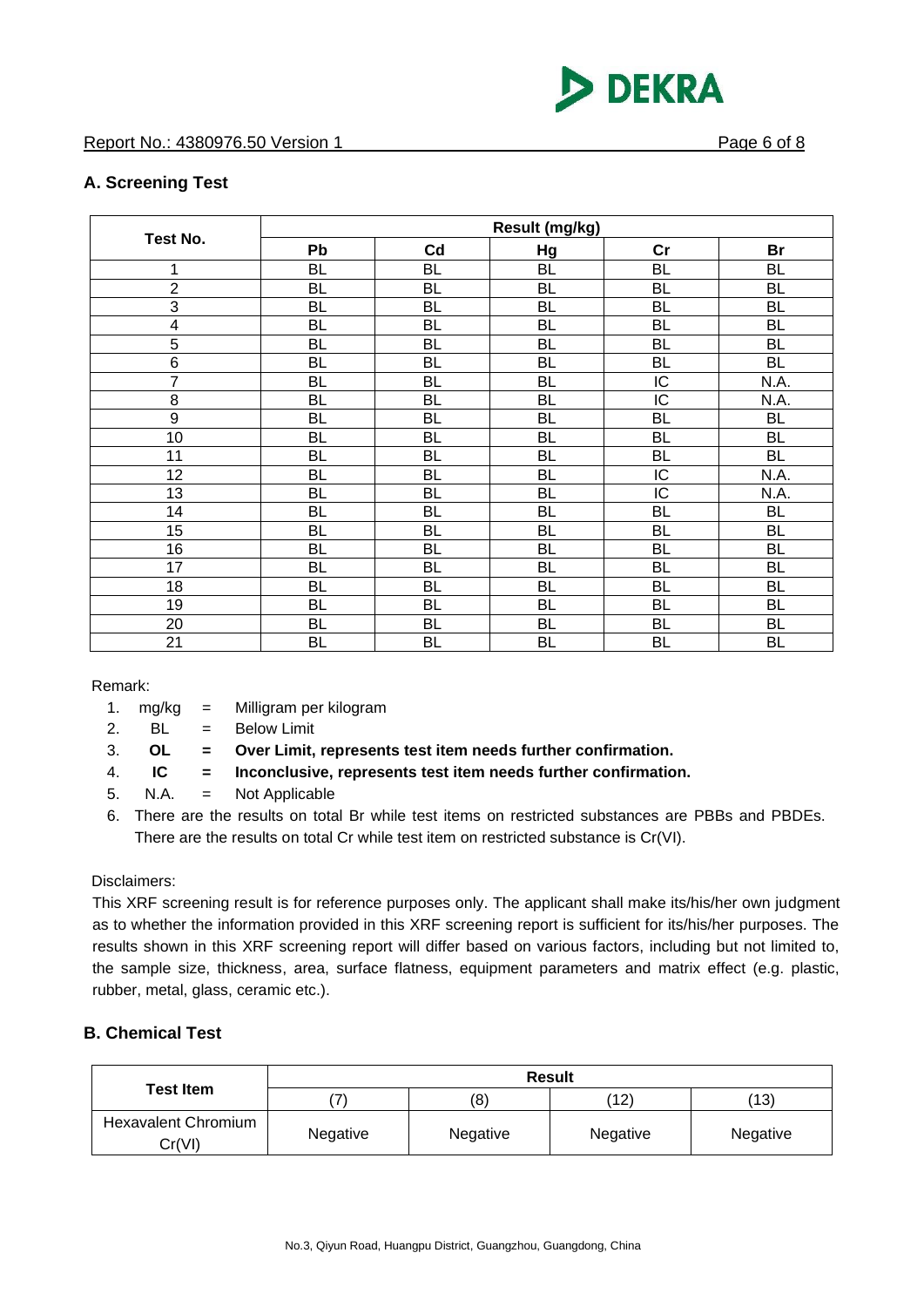**DEKRA** 

#### Remark:

- 1. N.D. = Not Detected, less than MDL
- 2. mg/kg = Milligram per kilogram
- 3. According to IEC 62321-7-1:2015 Ed.1.0, result on Cr(VI) for metal sample is shown as Positive/Negative.

Negative = Absence of  $Cr(VI)$  in coating layer, Positive = Presence of  $Cr(VI)$  in coating layer.

Note:

Results were obtained by EDXRF for primary screening, and further chemical testing by ICP-OES (for Cd, Pb, Hg), UV-Vis (for Cr(VI)) and GC-MS (for PBBs, PBDEs) were recommended to be performed, if the concentration exceeded the warning value according to IEC 62321-3-1:2013 Ed. 1.0 (unit: mg/kg).

# **C. Phthalates Test**

For plasticised material(s) in test components

|                                    | Result (mg/kg) |          |           | MDL     | Limit $#$ |
|------------------------------------|----------------|----------|-----------|---------|-----------|
| Test Item                          | (2)            | (9)/(16) | (11)/(14) | (mg/kg) | (mg/kg)   |
| Bis(2-ethylhexyl) phthalate (DEHP) | N.D.           | N.D.     | N.D.      | 50      | 1000      |
| Butyl benzyl phthalate (BBP)       | N.D.           | N.D.     | N.D.      | 50      | 1000      |
| Dibutyl phthalate (DBP)            | N.D.           | N.D.     | N.D.      | 50      | 1000      |
| Diisobutyl phthalate (DIBP)        | N.D.           | N.D.     | N.D.      | 50      | 1000      |

| Test Item                          | Result (mg/kg) | MDL          | Limit <sup>#</sup> |         |
|------------------------------------|----------------|--------------|--------------------|---------|
|                                    | (1)/(3)/(4)    | (5)/(6)/(10) | (mg/kg)            | (mg/kg) |
| Bis(2-ethylhexyl) phthalate (DEHP) | N.D.           | N.D.         | 50                 | 1000    |
| Butyl benzyl phthalate (BBP)       | N.D.           | N.D.         | 50                 | 1000    |
| Dibutyl phthalate (DBP)            | N.D.           | N.D.         | 50                 | 1000    |
| Diisobutyl phthalate (DIBP)        | N.D.           | N.D.         | 50                 | 1000    |

| Test Item                          | Result (mg/kg) | MDL            | Limit # |         |
|------------------------------------|----------------|----------------|---------|---------|
|                                    | (15)/(17)/(18) | (19)/(20)/(21) | (mg/kg) | (mg/kg) |
| Bis(2-ethylhexyl) phthalate (DEHP) | N.D.           | N.D.           | 50      | 1000    |
| Butyl benzyl phthalate (BBP)       | N.D.           | N.D.           | 50      | 1000    |
| Dibutyl phthalate (DBP)            | N.D.           | N.D.           | 50      | 1000    |
| Diisobutyl phthalate (DIBP)        | N.D.           | N.D.           | 50      | 1000    |

Remark:

1. N.D. = Not Detected (below MDL)

2. MDL = Method Detection Limit

3. mg/kg = Milligram per kilogram

4.  $\#$  = The limit for the test result is 1/n of the value in column (where "n" is the number of mixed samples).